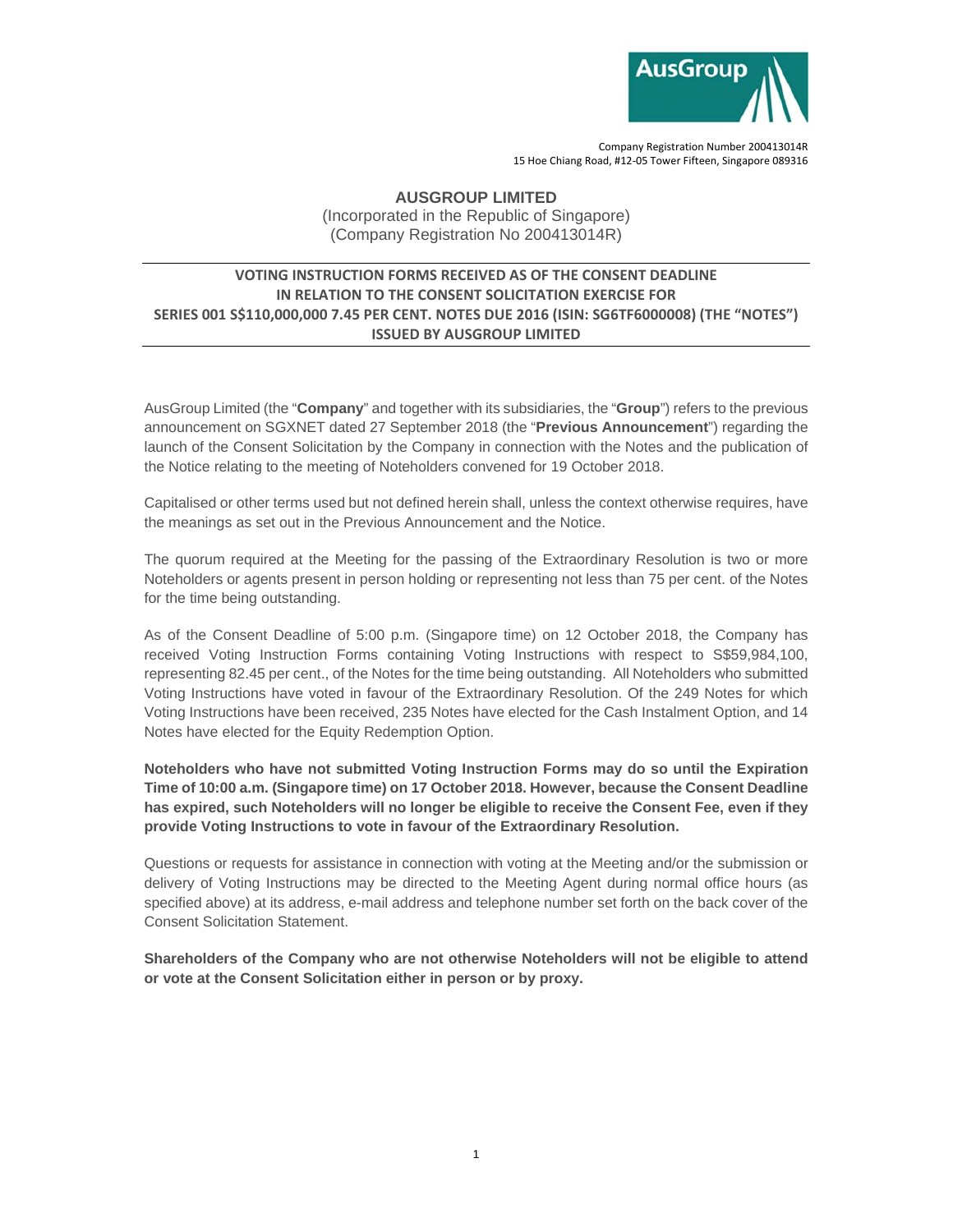

Company Registration Number 200413014R 15 Hoe Chiang Road, #12‐05 Tower Fifteen, Singapore 089316

**Shareholders are advised to exercise caution in trading their Shares and Noteholders are advised to exercise caution in trading their Notes. There is no certainty or assurance as at the date of this announcement that the waivers will be obtained by the Company. The Company will make further announcements as appropriate or when there are further developments. Shareholders and Noteholders are advised to read this announcement and any further announcements by the Company carefully. Shareholders and Noteholders should consult their stock brokers, bank managers, solicitors or other professional advisors if they have any doubt about the actions they should take.** 

By Order of the Board **AusGroup Limited** 

Eng Chiaw Koon Managing Director 15 October 2018

**– Ends –**